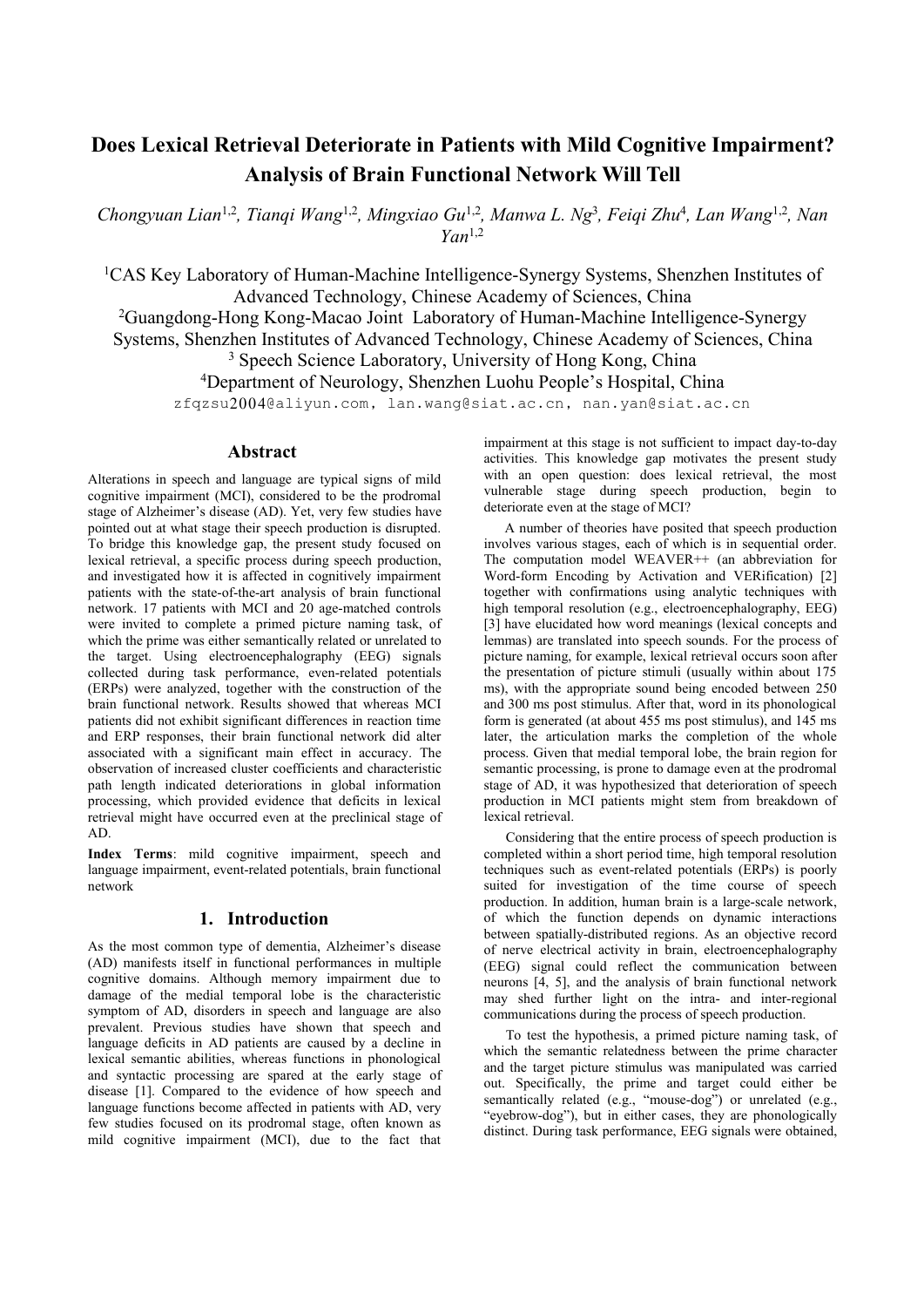which were further used to analyze ERP responses and to construct brain functional network. If there was severe deterioration of lexical retrieval in patients with MCI, differential priming effects might be observed behaviorally. If there was only a slight deterioration in lexical retrieval, at least some difference in their brain functional network should be found, which might indicate an alteration of information processing due to the disease.

# **2. Materials and methods**

#### **2.1. Participants**

A total of 37 subjects, including 17 patients with MCI (10 F & 7 M) and 20 healthy controls (11 F & 9 M) participated in the present study. Among them, six (three from the MCI group and three from the normal group) were excluded for further analysis due to their excessive head movements during EEG data collection. The elderly who were diagnosed with MCI recruited from Shenzhen Luohu People's Hospital received comprehensive neuropsychological evaluations and were assigned to the group based on results of mental status examination (i.e., Montreal Cognitive Assessment, MoCA; and Mini-Mental State Examination, MMSE) and a history of cognitive decline. Participants having no history of psychiatric issues or neurological disorders were also recruited and served as healthy controls.Written informed consent was obtained from each participant prior to the experiment. Table 1 shows the demographic information of all participants.

Table 1: *Demographic information (mean and SD)*

|                                                   | MCI       | Normal    | <b>Statistics</b> | experiment,                                                                                   |
|---------------------------------------------------|-----------|-----------|-------------------|-----------------------------------------------------------------------------------------------|
| Age (years)                                       | 65.7(5.7) | 66.7(4.7) | $t = -0.63$       | monitor at a<br>The participa<br>movements<br>reduce artifa<br>recorded and<br>stimulus<br>wa |
| Gender (F/M)                                      | 10/7      | 11/9      | $\chi^2 = 0.06$   |                                                                                               |
| <b>Education</b> (years)                          | 11.5(3.3) | 13.9(2.2) | $t = -2.70^*$     |                                                                                               |
| MoCA(30)                                          | 23.8(2.3) | 28.1(1.2) | $t = -6.82***$    |                                                                                               |
| <b>MMSE</b> (30)                                  | 25.2(3.1) | 28.9(1.3) | $t = -4.66$ ***   |                                                                                               |
| $p^* p < 0.05$ , $p^* p < 0.01$ , $p^* p < 0.001$ |           |           |                   | $1' = 1 10$                                                                                   |

# **2.2. Stimuli**

Twenty-seven black and white drawings of concrete objects, selected from Snodgrass and Vanderwart picture database [6], served as picture stimuli in this study. Each picture stimulus could be named using a single Chinese phonogram consisting of a phonetic radical and a semantic radical. All picture stimuli were paired with two different types of prime character, of which the meaning was either semantically related  $(S^+)$ condition, e.g., "mouse-dog") or unrelated to the picture stimuli (S- condition, e.g., "eyebrow-dog"). Psycholinguistic variables including frequency and number of strokes, object familiarity were matched across different types of primes to rule out probable confounding effects. In both cases, the prime character and the phonogram denoting the picture stimulus were not phonologically similar. By doing so, priming effects due to the ease of phonological encoding could be eliminated.

#### **2.3. Procedure**

Before the experiment commenced, all picture stimuli were initially presented to the participants in order to familiarize them with the pictures. During the experiment, the participant performed a primed picture naming task, where they were instructed to name the target picture as quickly and accurately as possible. Each trial began with a fixation cross (+) which appeared in the center of the monitor screen for 500 ms, sequentially followed by a blank screen of 300 ms. Then, the character stimulus was presented 300 ms before the onset of the picture stimulus. Presentation of visual stimuli was terminated after 2,000 ms and the next trial would begin after a blank screen presented for a random duration between 800 and 1,200 ms. The schematic drawing of the experiment is depicted in Figure 1.



Figure 1. *Illustration of the experimental procedure in the present study*

#### **2.4. EEG recording and ERP processing**

 $\alpha$  2 = 0.06 <br>= -2.70<sup>\*</sup> movements and eye blinks throughout the experiment to  $*$  reduce artifacts on the EEG recording. Oral responses were \*\*\* recorded and then analyzed to check whether the picture EEG data were recorded using an EGI (Electrical Geodesics, Inc.) GES 410 system with 64 channel HydroCel GSN electrode nets. The continuous online recordings were referenced to the vertex (Cz) electrode, sampled at 1 kHz and amplified with an analog band-pass filter of 0.1 - 45 Hz. Electrode impedance was maintained below 50 kΩ. During the experiment, participants were seated in front of an LCD monitor ata distance of 60-70 cm in a sound-attenuated booth. The participants were instructed to minimize their physical stimulus was correctly named. Errors in naming were discarded for the subsequent analysis.

> In order to clean raw EEG signals, the preprocessing followed the same steps as described in several previous studies dealing with EEG data. Firstly, the continuous data were filtered by a phase-shift free high-pass of 0.5 Hz, low pass of 30 Hz filters. Segmentation was performed from -400 to 800 ms relative to stimulus-onset. The bad channels were first identified by visual inspection and then recovered using a spherical interpolation procedure implemented in EEGLAB [7]. Trials with an incorrect response, excessive movements or eye blinks (i.e., voltage exceeding  $120 \mu V$ ) were automatically rejected. In addition, eye blinks were also removed by using the independent component analysis (ICA) method [8]. The remaining trials were then re-referenced to the average mastoids reference and were used to compute the grand averaged ERP waveform. For each participant, the ERP measurement was time-locked to the visual onset of the character stimuli.

> Three components during the cognitive processing in picture naming - the N170 (160-200 ms), the P200 (200-250 ms) and the N400 component (250-380 ms) were determined from the Global Field Power (GFP) averaged across all experimental conditions and across all participants [9]. GFP along time was obtained by calculating the square root of the mean square values of all electrodes at each time point.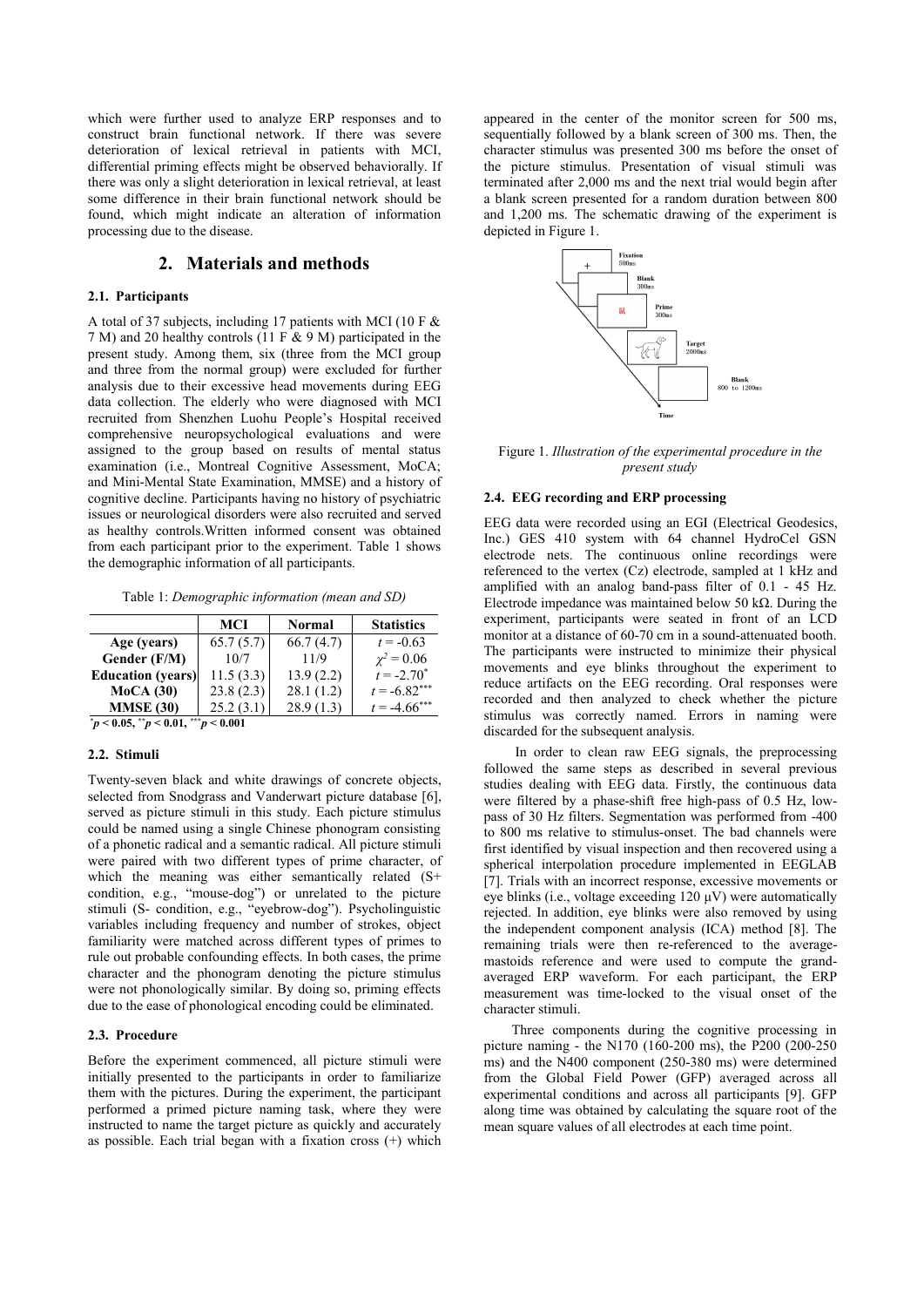#### **2.5. Network Construction**

The EEG source connectivity method was used to construct brain networks [10]. The temporal dynamics of the cortical sources by solving the inverse problem were first established, and then identifying the regions of interest (ROIs). Finally, the functional connectivity between the reconstructed time series was measured. The weighted minimum norm estimate (wMNE) implemented in Brainstorm was used as inverse solution and the Destrieux atlas was used to anatomically segment the brain into 148 cortical regions [11, 12]. Synchronization between the 148 regional time series using the phase locking value (PLV) measure [10, 13] in theta frequency band (4-8 Hz) was quantified [14, 15]. This frequency band is the most relevant one when human perform cognitive task [16, 17]. The PLV ranged between 0 (no phase locking) and 1 (full synchronization).

The dynamic changes of the functional connectivity of the entire brain region, especially the large-scale language related brain region, in the process of speech production were tracked. Through the analysis of task-related ERP and GFP, the time window of different brain functional network states of cognitive processing in the task was determined. Dynamic functional connectivity matrices were then computed for three time windows using PLV correspond to the three main cognitive processing components in the experiment task.

The final networks were obtained by applying a cost threshold value to remove weak connections from the PLV matrices. In the present context, cost was defined as the ratio of the number of existing edges divided by the maximum possible number of edges in a network. Each connectivity matrix was thresholded repeatedly over a wide range of sparsity levels which the maximum threshold must assure that each network is fully connected with  $N = 148$  nodes and the minimum threshold must assure that the brain networks have a lower global efficiency and a larger local efficiency compared to random networks with relatively the same distribution of the degrees of connectivity [18]. Consequently, we selected the small-world interval as  $0.1 \leq K_{cost} \leq 0.28$  (the corresponding degree of connectivity threshold is  $14.8 \le K \le$ 41.44) for the range of sparsity levels.

#### **2.6. Network Metrics**

Clustering coefficient and characteristic path length measures were used to evaluate the topological properties of identified networks, which were interpreted as indicators of functional integration and segregation properties of the brain.

The clustering coefficient of a node in a graph quantifies how close its neighbors are to being a clique [19]. Accordingly, the average clustering coefficient of a network is considered as a direct measure of its segregation (i.e., the degree to which a network is organized into local specialized regions) [20]. The average clustering coefficient of a network can be obtained by:

$$
C = \frac{1}{n} \sum_{i \in N} C_i = \frac{1}{n} \sum_{i \in N} \frac{2E_i}{K_i(K_i - 1)}
$$
 (1) In terms of accuracy, there was a significant main effect of

where  $C_i$  is the clustering coefficient of node  $i$ , and  $E_i$  is the condition number of edges in the sub-graph. Local clustering coefficient of each node is analogous to local efficiency that indicates functional segregation. The characteristic path length is a measure of how well connected a network is, which is defined as the average of the shortest path lengths between two generic vertexes [19]. A network with a low characteristic

path length is characterized by short distances between any two nodes.

$$
L = \frac{1}{N(N-1)} \sum_{i \neq j \in G} L_{ij}
$$
 (2)

where  $L_{ij}$  is the minimum path length between nodes  $i$  and  $j$ .

This measure is related global efficiency which depicts network integration and its overall performance for information transferring. The topological properties of brain functional network as a function of K, which is the average number of edges per vertex was investigated [21].

#### **2.7. Data analysis**

To quantify the difference in reaction time (RT) and percentage of accuracy (ACC) obtained from all participants, a two-way repeated measures ANOVA was carried out. A two way ANOVA was conducted for the ERP components of picture naming task. The peak and mean amplitude of different ERP components was computed at electrodes points  $(i.e., Fz, FCz, Cz, Pz, POz)$  in the middle of brain. In order to assess for significant group differences in the network properties, statistical tests were performed. As data were not normally distribution, statistical differences between the two groups were assessed using Mann Whitney U Test (also known as Rank-Sum Wilcoxon test). Furthermore, the area under the curve (AUC) was calculated for each network metric [22, 23], which provided a summarized scalar for topological characterization of brain networks.

Table 2: *Mean reaction time and accuracy by condition (mean and SD)*



Figure 2. *Grand averaged waveforms at Cz*

## **3. Results**

is the condition  $[F(1,29) = 2.614, p = 0.117]$ , however, did not reach group  $[F(1,29) = 8.110, p = 0.008]$ . The main effect of significance. No significant interaction between these factors reached significance (*p >* 0.05). The ANOVA conducted on the RT revealed no significant main effect of condition  $[F(1,29) = 0.771, p = 0.387]$  or group  $[F(1,29) = 2.294, p =$ 0.141]. Neither did we observed interaction between any of these variables ( $p > 0.05$ ). Table 2 shows the behavioral data including mean reaction time and accuracy by condition.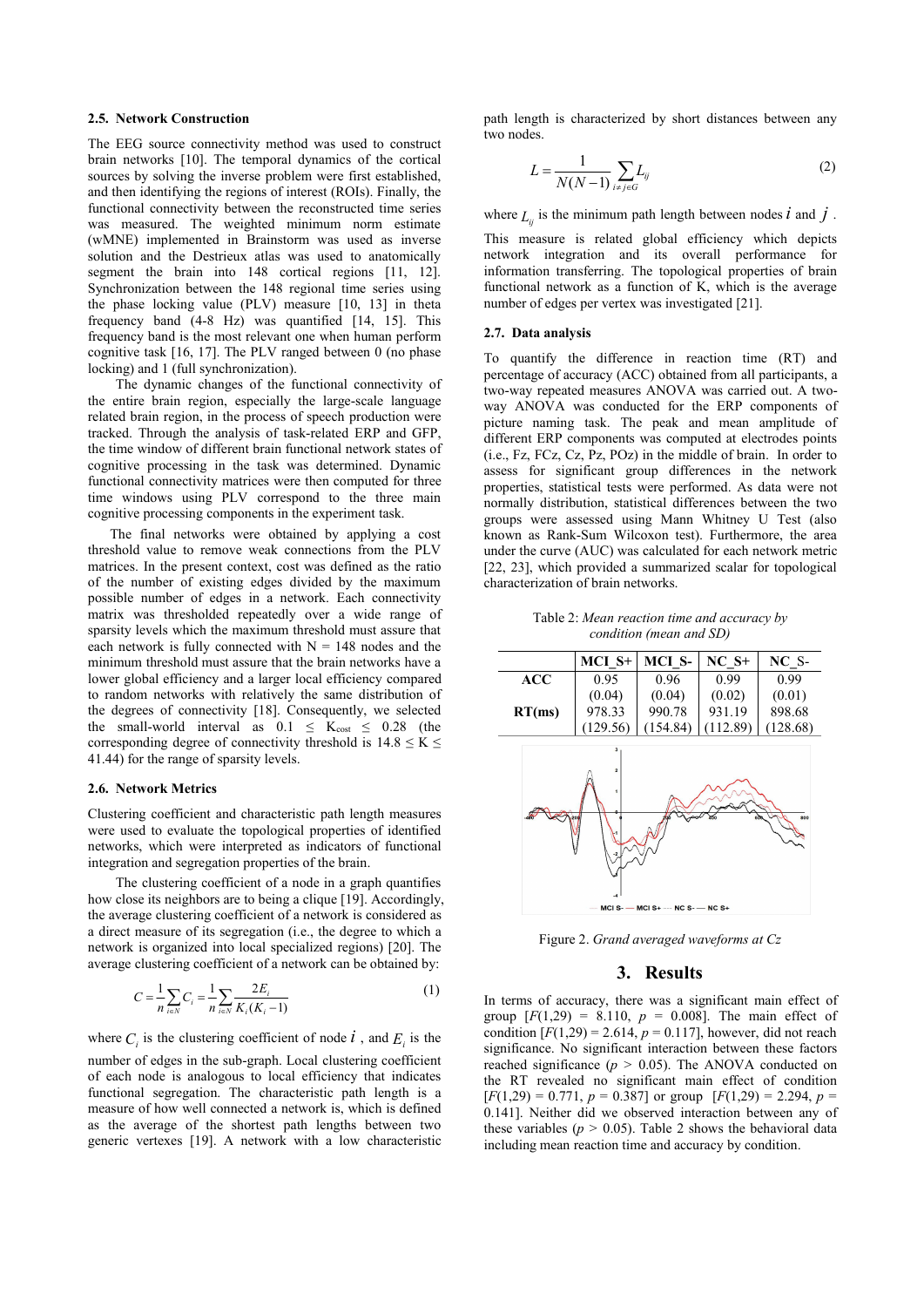A two-way repeated measures ANOVA conducted on the N400 mean amplitude revealed no significant main effect of condition  $[F(1,29) = 1.730, p = 0.199]$  or group  $[F(1,29) =$ 1.198,  $p = 0.283$ ]. Neither did we observed interaction between condition and group ( $p > 0.05$ ). Regarding the N400 peak amplitude, there was no significant main effect of condition  $[F(1,29) = 0.755, p = 0.392]$  or group  $[F(1,29) =$ 1.011,  $p = 0.323$ . No significant interaction between any of these variables was found either  $(p > 0.05)$ . Grand averaged waveform at electrode site Cz is shown in Figure 2.

To better explore the differences among the network properties between two groups, the AUC for each network metric shown in Figure 4, together with the clustering coefficient and characteristic path length of network as a function of K in Figure 3 were calculated. There was a group difference with an increase in clustering coefficient  $(p < 0.01)$ and characteristic path length  $(p < 0.01)$  in MCI networks under semantically condition compared with healthy controls. The dynamics of functional networks at the time window of N400 component between two groups are shown in Figure 5.



Figure 3. *Clustering coef icient and characteristic path length for healthy subjects and patients with MCI as a function for K*



Figure 4. *The AUC of clustering coef icient and characteristic path length for healthy subjects and patients with MCI*



Figure 5. *Connectivity of functional network during N400 time window for healthy subjects and patients with MCI*

# **4. Discussion and conclusion**

To our knowledge, this study is one of the very few attempts to characterize the dynamic changes over a cognitive task using both behavioral, ERP and brain network measures between MCI patients and healthy controls. In the present investigation, a primed picture naming task was adopted. The result of reaction time indicated that MCI patients did not show significant differences compared to age-matched healthy controls. This finding was in line with ERP findings, which also did not show significant differences between two groups in either condition. However, the significant main effect of group in accuracy indicated that MCI has shown a trend of impairment in lexical semantic abilities. Considering our elderly participants, pictures denoting highly familiar objects were selected. Cognitive load of this experiment should be relatively small for both MCI patients and normal elderly. At the same time, this experiment involved less cognitive load for word retrieval during speech processing. Besides, impairments that can be used to distinguish patients with MCI and their healthy counterparts are mainly in the domain of memory, while other cognitive functions are spared. However, speech impairment is not only related to word retrieval, but also requiring to conjunct words into sentences after multi-word retrieval and express the desired meaning through complete statement and dialogue, which significantly increase the cognitive load for patients with MCI. It was hypothesized that working memory might play a vital role in word retrieval during speech production as word retrieval involves the process word searching from the repository.

In order to check whether there were differences in the brain network between the two groups, the cortical functional networks were constructed from scalp signals using EEG source connectivity, and the network metrics of clustering coefficient and characteristic path length were extracted. Results revealed that networks of patients with MCI, compared to those of healthy controls, were characterized by increased clustering coefficient and characteristic path length. The longer characteristic path length and decreased global efficiency indicated that patients with MCI has a lower ability to share information between distributed regions. At the same time, one possible interpretation of an increased clustering coefficient is the compensatory mechanism that is triggered by the dysfunctional integration in the MCI brain networks. Functional segregation in the brain was the ability for specialized processing to occur with in densely interconnected groups of brain regions [24]. To some extent, functional segregation means the local information processing and the functional integration means the global information processing [14]. Hence, the results of network metrics during the word preparation indicated that global information processing of MCI patients might be deteriorated.

In sum, the present study revealed that even patients with MCI did not exhibit significant differences in reaction time and ERP responses as compared to the healthy counterparts. However, there was a significant main effect of group in accuracy, associated with a difference in functional network properties such as clustering coefficients and characteristic path length. These findings indicated that global information processing might be deteriorated during word preparation, which represented the first attempt to uncover the changes in speech production at the early stage of dementia. This could be as an evidence that deficits in lexical retrieval might have occurred even at the preclinical stage of AD.

# **5. Acknowledgements**

This study was jointly supported by the grants from National Natural Science Foundation of China (NSFC 61771461, U1736202), Key-Area Research and Development Program of Guangdong Province (2019B090915002), and Shenzhen Foundational Research Program(JCYJ20170818163505850, KQJSCX20170731163308665, JCYJ20170413161611534).